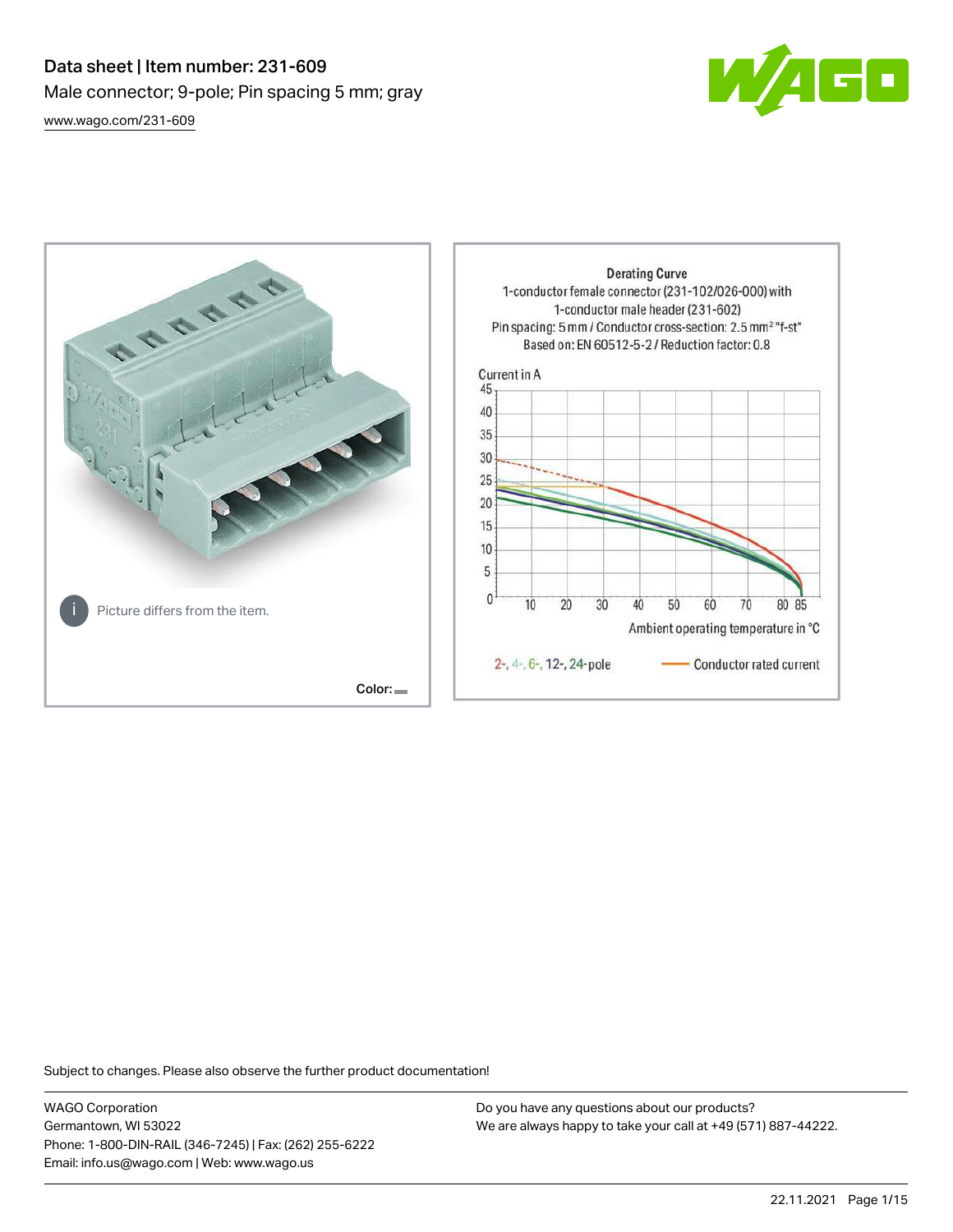



```
L = (pole no. -1) x pin spacing +8.2 mm
```
 $L_1 = L - 1.7$  mm

```
L_2 = L - 1.2 mm
```
#### Item description

- $\blacksquare$ Universal connection for all conductor types
- Easy cable pre-assembly and on-unit wiring via vertical and horizontal CAGE CLAMP<sup>®</sup> actuation  $\blacksquare$
- П For wire-to-wire and board-to-wire connections
- $\blacksquare$ Versions available with snap-in mounting feet or flanges for panel or through-panel mounting

Subject to changes. Please also observe the further product documentation!

WAGO Corporation Germantown, WI 53022 Phone: 1-800-DIN-RAIL (346-7245) | Fax: (262) 255-6222 Email: info.us@wago.com | Web: www.wago.us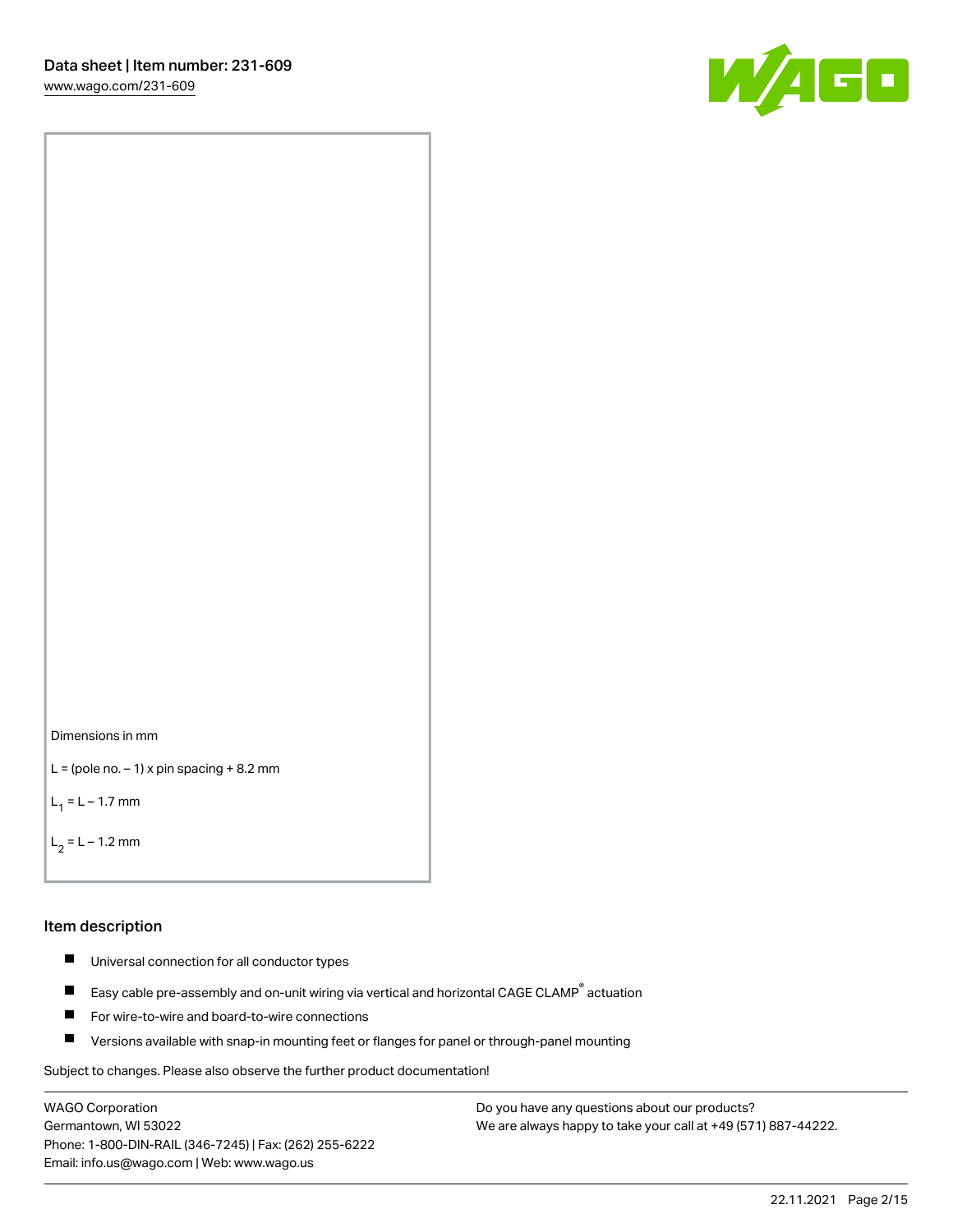$\blacksquare$ With coding fingers



#### Data Notes

| Safety information 1 | The MCS-MULTI CONNECTION SYSTEM includes connectors<br>without breaking capacity in accordance with DIN EN 61984. When<br>used as intended, these connectors must not be connected<br>/disconnected when live or under load. The circuit design should<br>ensure header pins, which can be touched, are not live when<br>unmated. |
|----------------------|-----------------------------------------------------------------------------------------------------------------------------------------------------------------------------------------------------------------------------------------------------------------------------------------------------------------------------------|
| Variants:            | Other pole numbers<br>Gold-plated or partially gold-plated contact surfaces<br>Other versions (or variants) can be requested from WAGO Sales or<br>configured at https://configurator.wago.com/                                                                                                                                   |

# Electrical data

# IEC Approvals

| Ratings per                 | IEC/EN 60664-1                                                       |
|-----------------------------|----------------------------------------------------------------------|
| Rated voltage (III / 3)     | 320 V                                                                |
| Rated surge voltage (III/3) | 4 <sub>k</sub> V                                                     |
| Rated voltage (III/2)       | 320 V                                                                |
| Rated surge voltage (III/2) | 4 <sub>k</sub> V                                                     |
| Nominal voltage (II/2)      | 630 V                                                                |
| Rated surge voltage (II/2)  | 4 <sub>k</sub> V                                                     |
| Rated current               | 12A                                                                  |
| Legend (ratings)            | (III / 2) $\triangleq$ Overvoltage category III / Pollution degree 2 |

# UL Approvals

| Approvals per                  | UL 1059 |
|--------------------------------|---------|
| Rated voltage UL (Use Group B) | 300 V   |
| Rated current UL (Use Group B) | 15 A    |
| Rated voltage UL (Use Group D) | 300 V   |
| Rated current UL (Use Group D) | 10 A    |

# Ratings per UL

| Rated voltage UL 1977 | 600 V |
|-----------------------|-------|
| Rated current UL 1977 | . .   |

| WAGO Corporation                                       | Do you have any questions about our products?                 |
|--------------------------------------------------------|---------------------------------------------------------------|
| Germantown. WI 53022                                   | We are always happy to take your call at +49 (571) 887-44222. |
| Phone: 1-800-DIN-RAIL (346-7245)   Fax: (262) 255-6222 |                                                               |
| Email: info.us@wago.com   Web: www.wago.us             |                                                               |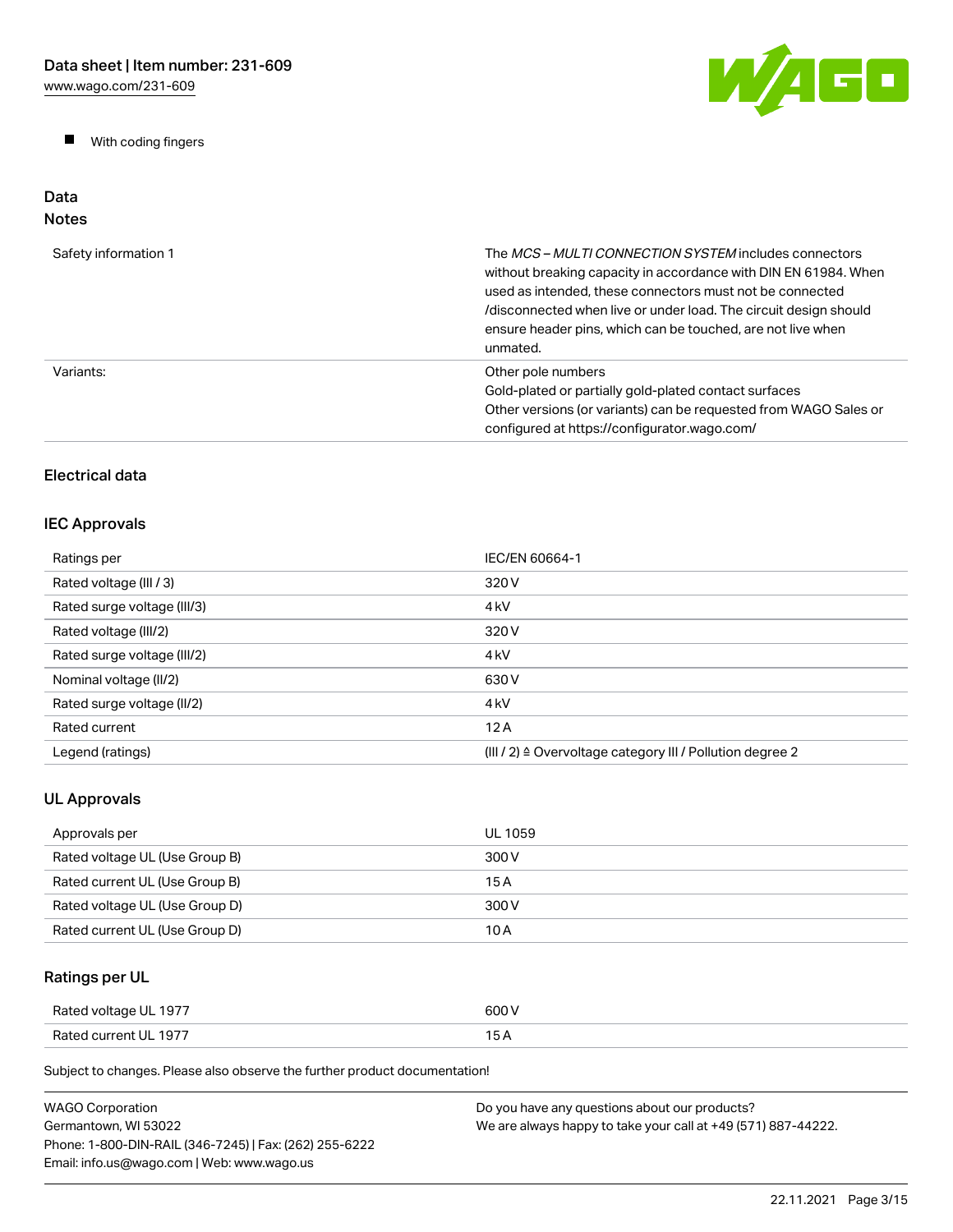

## CSA Approvals

| Approvals per                   | CSA   |
|---------------------------------|-------|
| Rated voltage CSA (Use Group B) | 300 V |
| Rated current CSA (Use Group B) | 15 A  |
| Rated voltage CSA (Use Group D) | 300 V |
| Rated current CSA (Use Group D) | 10 A  |

### Connection data

| Total number of connection points |  |
|-----------------------------------|--|
| Total number of potentials        |  |
| Number of connection types        |  |
| Number of levels                  |  |

#### Connection 1

| Connection technology                             | CAGE CLAMP <sup>®</sup>                |
|---------------------------------------------------|----------------------------------------|
| Actuation type                                    | Operating tool                         |
| Solid conductor                                   | $0.082.5$ mm <sup>2</sup> / 28  12 AWG |
| Fine-stranded conductor                           | $0.082.5$ mm <sup>2</sup> / 28  12 AWG |
| Fine-stranded conductor; with insulated ferrule   | $0.251.5$ mm <sup>2</sup>              |
| Fine-stranded conductor; with uninsulated ferrule | $0.252.5$ mm <sup>2</sup>              |
| Strip length                                      | 89 mm / 0.31  0.35 inch                |
| Number of poles                                   | 9                                      |
| Conductor entry direction to mating direction     | 0°                                     |

### Physical data

| Pin spacing | 5 mm / 0.197 inch    |
|-------------|----------------------|
| Width       | 48.2 mm / 1.898 inch |
| Height      | 14.3 mm / 0.563 inch |
| Depth       | 27.5 mm / 1.083 inch |

# Plug-in connection

| Contact type (pluggable connector) | Male connector/plug |
|------------------------------------|---------------------|
| Connector (connection type)        | for conductor       |
| Mismating protection               | No                  |
| Locking of plug-in connection      | Without             |

| <b>WAGO Corporation</b>                                | Do you have any questions about our products?                 |
|--------------------------------------------------------|---------------------------------------------------------------|
| Germantown, WI 53022                                   | We are always happy to take your call at +49 (571) 887-44222. |
| Phone: 1-800-DIN-RAIL (346-7245)   Fax: (262) 255-6222 |                                                               |
| Email: info.us@wago.com   Web: www.wago.us             |                                                               |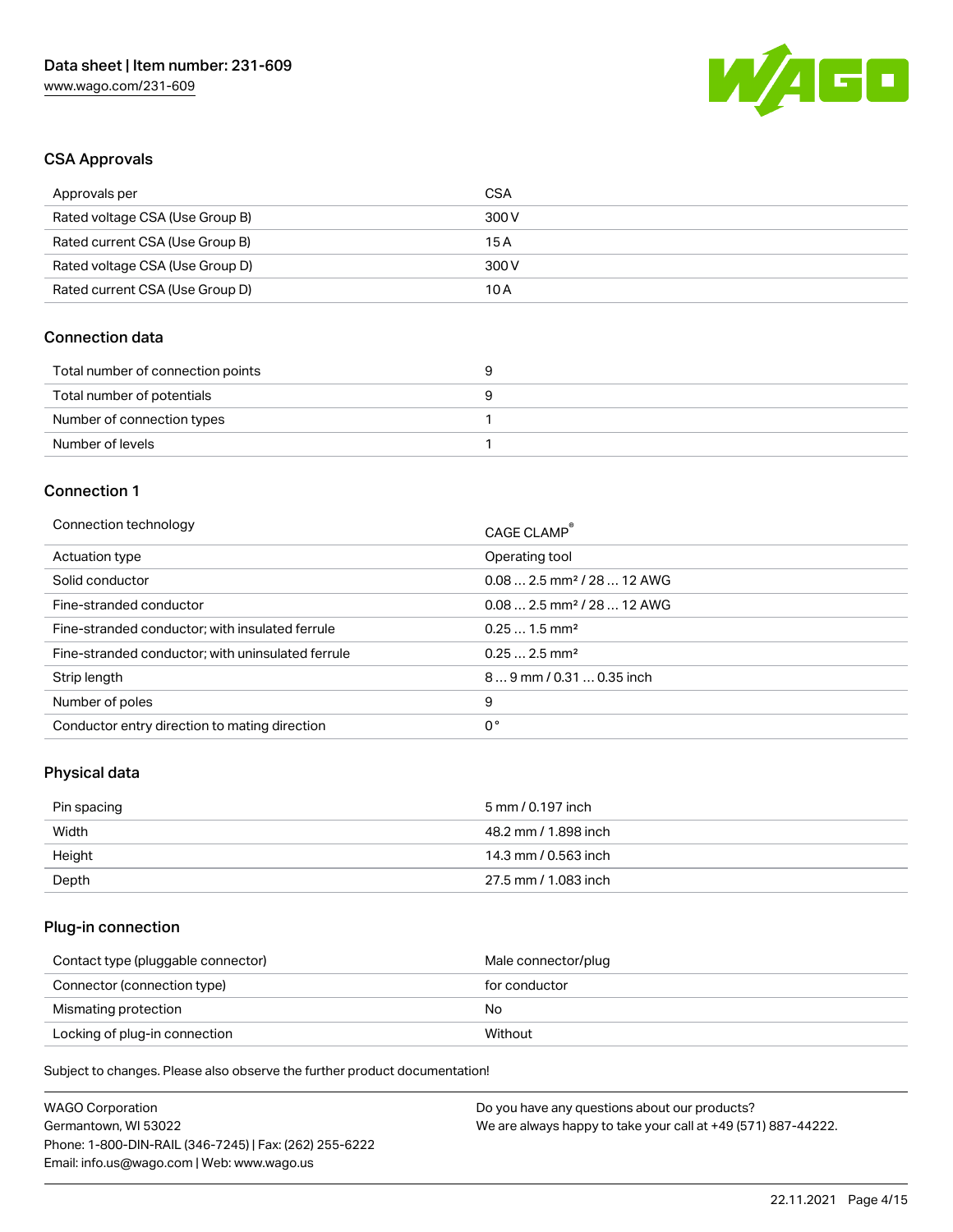

## Material data

| Color                       | gray                                  |
|-----------------------------|---------------------------------------|
| Material group              |                                       |
| Insulation material         | Polyamide (PA66)                      |
| Flammability class per UL94 | V <sub>0</sub>                        |
| Clamping spring material    | Chrome nickel spring steel (CrNi)     |
| Contact material            | Electrolytic copper $(E_{\text{Cl}})$ |
| Contact plating             | tin-plated                            |
| Fire load                   | 0.239 MJ                              |
| Weight                      | 14.1 $g$                              |

### Environmental requirements

### Commercial data

| Product Group         | 3 (Multi Conn. System) |
|-----------------------|------------------------|
| PU (SPU)              | 50 Stück               |
| Packaging type        | box                    |
| Country of origin     | DE                     |
| <b>GTIN</b>           | 4044918257947          |
| Customs tariff number | 8536694040             |

### Approvals / Certificates

#### Country specific Approvals

| Logo | Approval                               | Additional Approval Text | Certificate<br>name |
|------|----------------------------------------|--------------------------|---------------------|
|      | CВ<br><b>DEKRA Certification B.V.</b>  | IEC 61984                | NL-39756            |
|      | <b>CSA</b><br>DEKRA Certification B.V. | C <sub>22.2</sub>        | LR 18677-<br>25     |

#### Ship Approvals

|      | <b>ABS</b> |                                 | 19-  |
|------|------------|---------------------------------|------|
| Logo | Approval   | <b>Additional Approval Text</b> | name |
|      |            |                                 |      |

| <b>WAGO Corporation</b>                                | Do you have any questions about our products?                 |
|--------------------------------------------------------|---------------------------------------------------------------|
| Germantown, WI 53022                                   | We are always happy to take your call at +49 (571) 887-44222. |
| Phone: 1-800-DIN-RAIL (346-7245)   Fax: (262) 255-6222 |                                                               |
| Email: info.us@wago.com   Web: www.wago.us             |                                                               |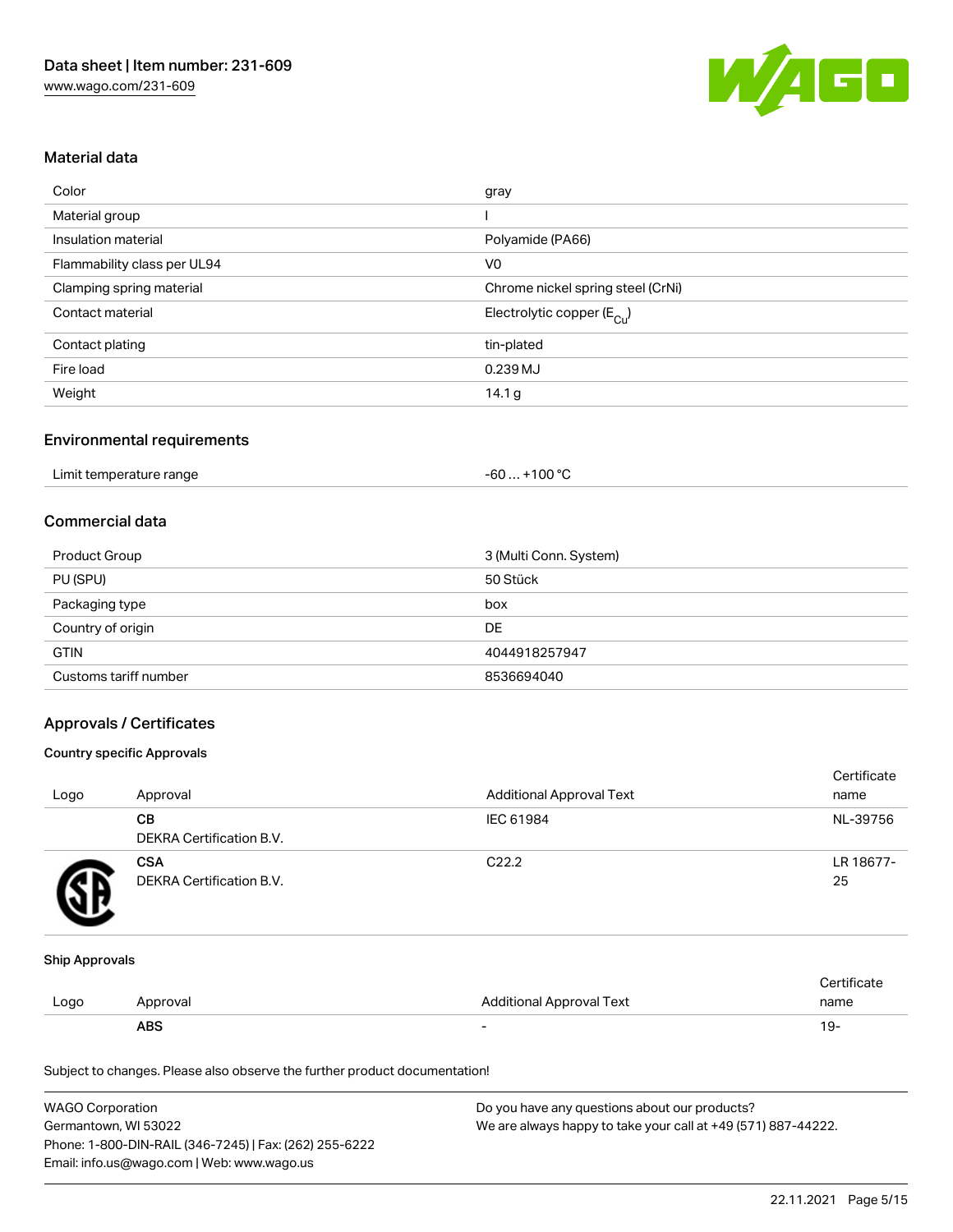

American Bureau of Shipping HG1869876-



|             |                                                         |                          | <b>PDA</b>       |
|-------------|---------------------------------------------------------|--------------------------|------------------|
|             | <b>DNV GL</b><br>Det Norske Veritas, Germanischer Lloyd | $\overline{\phantom{0}}$ | TAE000016Z       |
| THE APPROVA | LR<br>Lloyds Register                                   | IEC 61984                | 96/20035<br>(E5) |

#### UL-Approvals

|      |                                |                                 | Certificate |
|------|--------------------------------|---------------------------------|-------------|
| Logo | Approval                       | <b>Additional Approval Text</b> | name        |
|      | UR                             | <b>UL 1977</b>                  | E45171      |
| Б    | Underwriters Laboratories Inc. |                                 |             |

#### Counterpart

| Female plug; 9-pole; mounting flange; 12 AWG max; pin spacing 5 mm; 1 conductor per pole; gray                                                        | 000                               |
|-------------------------------------------------------------------------------------------------------------------------------------------------------|-----------------------------------|
| Item no.231-109/031-000                                                                                                                               | www.wago.com/231-109/031-         |
| Item no.231-109/008-000<br>Female plug; 9-pole; snap-in mounting feet; 12 AWG max; pin spacing 5 mm; 1 conductor per pole;<br>gray                    | www.wago.com/231-109/008-<br>000  |
| Item no.231-109/026-000<br>Female plug; 9-pole; 12 AWG max; pin spacing 5 mm; 1 conductor per pole; gray                                              | www.wago.com/231-109/026-<br>000  |
| Item no.2231-109/102-000<br>Female plug; 9-pole; push-button; with integrated end plate; 12 AWG max; pin spacing 5 mm; 1-<br>conductor per pole; gray | www.wago.com/2231-109/102-<br>000 |
| Item no.2231-109/037-000<br>Female plug; 9-pole; push-button; locking lever; 12 AWG max; pin spacing 5 mm; 1-conductor per<br>pole; gray              | www.wago.com/2231-109/037-<br>000 |
| Item no.2231-109/031-000<br>Female plug; 9-pole; push-button; mounting flange; 12 AWG max; pin spacing 5 mm; 1-conductor<br>per pole; gray            | www.wago.com/2231-109/031-<br>000 |
| Item no.2231-109/026-000<br>Female plug; 9-pole; push-button; 12 AWG max; pin spacing 5 mm; 1-conductor per pole; gray                                | www.wago.com/2231-109/026-<br>000 |
| Item no.2231-109/008-000<br>Female plug; 9-pole; push-button; snap-in mounting feet; 12 AWG max; pin spacing 5 mm; 1-<br>conductor per pole; gray     | www.wago.com/2231-109/008-<br>000 |

Subject to changes. Please also observe the further product documentation!

WAGO Corporation Germantown, WI 53022 Phone: 1-800-DIN-RAIL (346-7245) | Fax: (262) 255-6222 Email: info.us@wago.com | Web: www.wago.us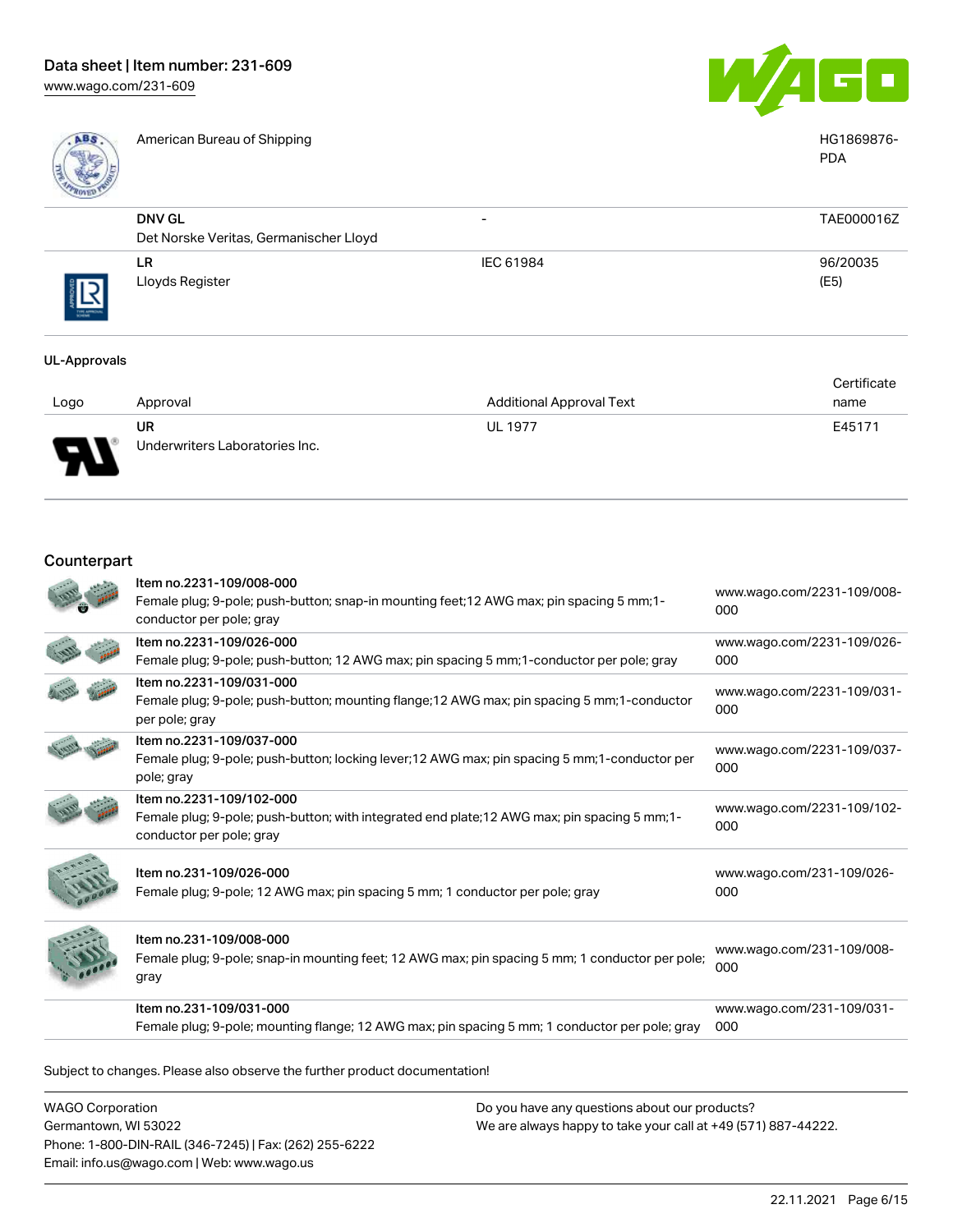[www.wago.com/231-609](http://www.wago.com/231-609)



|   | Item no.231-109/027-000<br>Female plug; 9-pole; mounting flange with reinforcing strip; 12 AWG max; pin spacing 5 mm; 1<br>conductor per pole; gray                                      | www.wago.com/231-109/027-<br>000         |
|---|------------------------------------------------------------------------------------------------------------------------------------------------------------------------------------------|------------------------------------------|
|   | Item no.231-109/037-000<br>Female plug; 9-pole; locking lever; 12 AWG max; pin spacing 5 mm; 1 conductor per pole; gray                                                                  | www.wago.com/231-109/037-<br>000         |
|   | Item no.231-109/102-000<br>Female plug; 9-pole; with integrated end plate; 12 AWG max; pin spacing 5 mm; 1 conductor per<br>pole; gray                                                   | www.wago.com/231-109/102-<br>000         |
|   | Item no.231-2109/026-000<br>2-conductor female connector; Push-in CAGE CLAMP®; 2.5 mm <sup>2</sup> ; Pin spacing 5 mm; 9-pole; with<br>integrated end plate; 2,50 mm <sup>2</sup> ; gray | www.wago.com/231-2109/026-<br>000        |
|   | Item no.232-109/026-000<br>1-conductor female connector, angled; CAGE CLAMP®; 2.5 mm <sup>2</sup> ; Pin spacing 5 mm; 9-pole; 2,50<br>mm <sup>2</sup> ; gray                             | www.wago.com/232-109/026-<br>000         |
|   | Item no.231-2109/037-000<br>2-conductor female connector; Push-in CAGE CLAMP®; 2.5 mm <sup>2</sup> ; Pin spacing 5 mm; 9-pole; Lateral<br>locking levers; 2,50 mm <sup>2</sup> ; gray    | www.wago.com/231-2109/037-<br>000        |
|   | Item no.232-139<br>THT female header; straight; Pin spacing 5 mm; 9-pole; 0.6 x 1.0 mm solder pin; gray                                                                                  | www.wago.com/232-139                     |
| 國 | Item no.232-139/005-000<br>Female connector for rail-mount terminal blocks; 0.6 x 1 mm pins; straight; Pin spacing 5 mm; 9-<br>pole; gray                                                | www.wago.com/232-139/005-<br>000         |
|   | Item no.232-139/031-000<br>THT female header; straight; Pin spacing 5 mm; 9-pole; clamping collar; 0.6 x 1.0 mm solder pin;<br>gray                                                      | www.wago.com/232-139/031-<br>000         |
|   | Item no.232-139/005-000/039-000<br>Female connector for rail-mount terminal blocks; 0.6 x 1 mm pins; straight; Locking lever; Pin<br>spacing 5 mm; 9-pole; gray                          | www.wago.com/232-139/005-<br>000/039-000 |
|   | Item no.232-139/039-000<br>THT female header; straight; Pin spacing 5 mm; 9-pole; Locking lever; 0.6 x 1.0 mm solder pin; gray 000                                                       | www.wago.com/232-139/039-                |
|   | ltem no.232-139/047-000                                                                                                                                                                  | www.wago.com/232-139/047-                |

THT female header; straight; Pin spacing 5 mm; 9-pole; Spacer flange; 0.6 x 1.0 mm solder pin; gray [000](https://www.wago.com/232-139/047-000)

# [www.wago.com/232-139/047-](https://www.wago.com/232-139/047-000)

# Optional accessories

Cover

Cover

Item no.: 231-668

Subject to changes. Please also observe the further product documentation!

WAGO Corporation Germantown, WI 53022 Phone: 1-800-DIN-RAIL (346-7245) | Fax: (262) 255-6222 Email: info.us@wago.com | Web: www.wago.us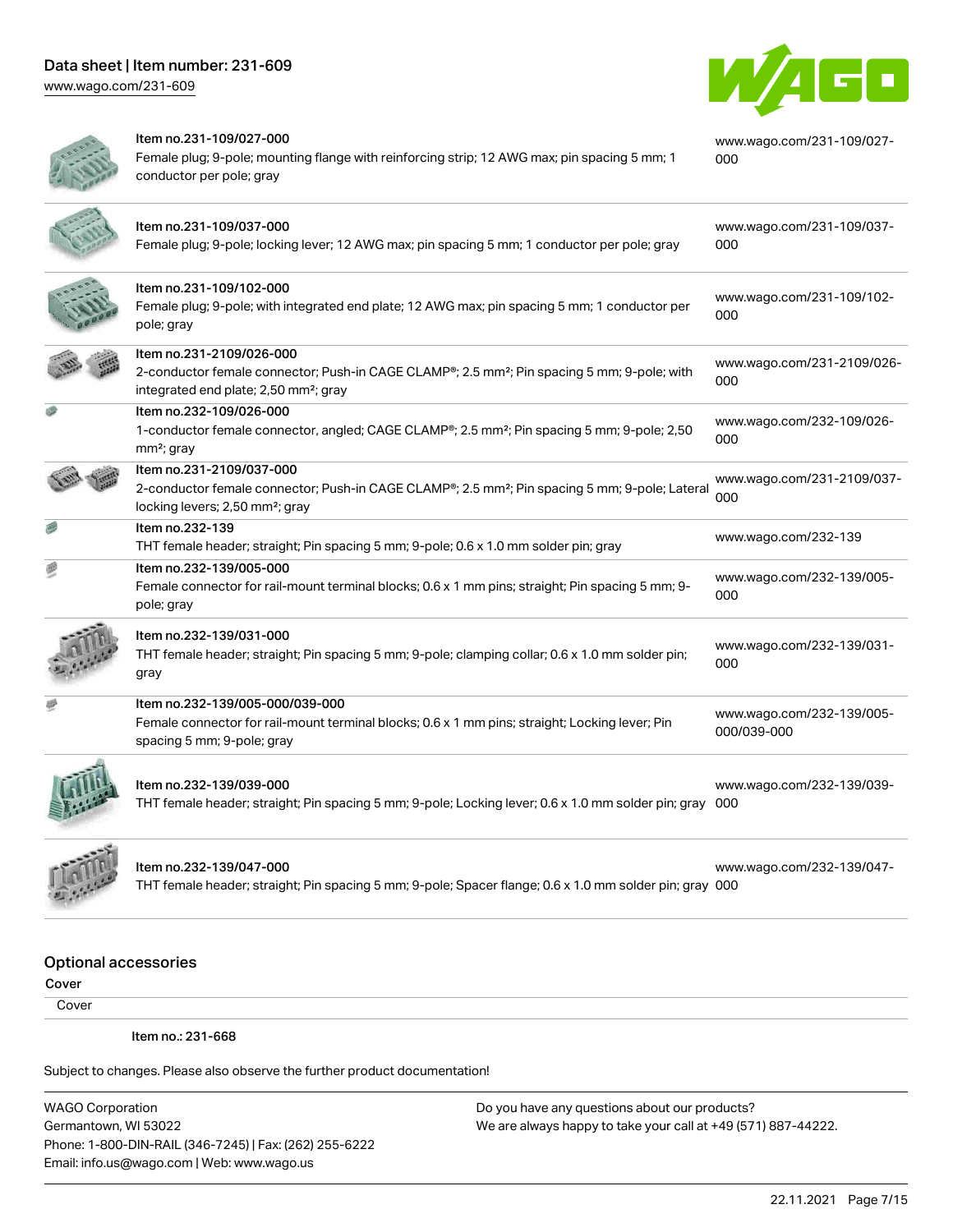[www.wago.com/231-609](http://www.wago.com/231-609)



**Lockout caps; for covering unused clamping units; gray [www.wago.com/231-668](http://www.wago.com/231-668)** 



| Ferrules      |                                                                                                                                                                                    |                      |
|---------------|------------------------------------------------------------------------------------------------------------------------------------------------------------------------------------|----------------------|
| Ferrule       |                                                                                                                                                                                    |                      |
|               | Item no.: 216-101<br>Ferrule; Sleeve for 0.5 mm <sup>2</sup> / AWG 22; uninsulated; electro-tin plated; silver-colored                                                             | www.wago.com/216-101 |
|               | Item no.: 216-104<br>Ferrule; Sleeve for 1.5 mm <sup>2</sup> / AWG 16; uninsulated; electro-tin plated; silver-colored                                                             | www.wago.com/216-104 |
|               | Item no.: 216-106<br>Ferrule; Sleeve for 2.5 mm <sup>2</sup> / AWG 14; uninsulated; electro-tin plated; silver-colored                                                             | www.wago.com/216-106 |
| Ŧ.            | Item no.: 216-102<br>Ferrule; Sleeve for 0.75 mm <sup>2</sup> / AWG 20; uninsulated; electro-tin plated; silver-colored                                                            | www.wago.com/216-102 |
|               | Item no.: 216-103<br>Ferrule; Sleeve for 1 mm <sup>2</sup> / AWG 18; uninsulated; electro-tin plated                                                                               | www.wago.com/216-103 |
|               | Item no.: 216-123<br>Ferrule; Sleeve for 1 mm <sup>2</sup> / AWG 18; uninsulated; electro-tin plated; silver-colored                                                               | www.wago.com/216-123 |
| $\frac{3}{3}$ | Item no.: 216-122<br>Ferrule; Sleeve for 0.75 mm <sup>2</sup> / AWG 20; uninsulated; electro-tin plated; silver-colored                                                            | www.wago.com/216-122 |
|               | Item no.: 216-124<br>Ferrule; Sleeve for 1.5 mm <sup>2</sup> / AWG 16; uninsulated; electro-tin plated                                                                             | www.wago.com/216-124 |
|               | Item no.: 216-142<br>Ferrule; Sleeve for 0.75 mm <sup>2</sup> / 18 AWG; uninsulated; electro-tin plated; electrolytic copper; gastight<br>crimped; acc. to DIN 46228, Part 1/08.92 | www.wago.com/216-142 |
|               | Item no.: 216-132<br>Ferrule; Sleeve for 0.34 mm <sup>2</sup> / AWG 24; uninsulated; electro-tin plated                                                                            | www.wago.com/216-132 |
|               | Item no.: 216-121<br>Ferrule; Sleeve for 0.5 mm <sup>2</sup> / AWG 22; uninsulated; electro-tin plated; silver-colored                                                             | www.wago.com/216-121 |
|               | Item no.: 216-143<br>Ferrule; Sleeve for 1 mm <sup>2</sup> / AWG 18; uninsulated; electro-tin plated; electrolytic copper; gastight<br>crimped; acc. to DIN 46228, Part 1/08.92    | www.wago.com/216-143 |
|               | Item no.: 216-131<br>Ferrule; Sleeve for 0.25 mm <sup>2</sup> / AWG 24; uninsulated; electro-tin plated; silver-colored                                                            | www.wago.com/216-131 |
|               | Item no.: 216-141<br>Ferrule; Sleeve for 0.5 mm <sup>2</sup> / 20 AWG; uninsulated; electro-tin plated; electrolytic copper; gastight<br>crimped; acc. to DIN 46228, Part 1/08.92  | www.wago.com/216-141 |
|               | Item no.: 216-152<br>Ferrule; Sleeve for 0.34 mm <sup>2</sup> / AWG 24; uninsulated; electro-tin plated                                                                            | www.wago.com/216-152 |
|               | Item no.: 216-203<br>Ferrule; Sleeve for 1 mm <sup>2</sup> / AWG 18; insulated; electro-tin plated; red                                                                            | www.wago.com/216-203 |
|               |                                                                                                                                                                                    |                      |

Subject to changes. Please also observe the further product documentation!

WAGO Corporation Germantown, WI 53022 Phone: 1-800-DIN-RAIL (346-7245) | Fax: (262) 255-6222 Email: info.us@wago.com | Web: www.wago.us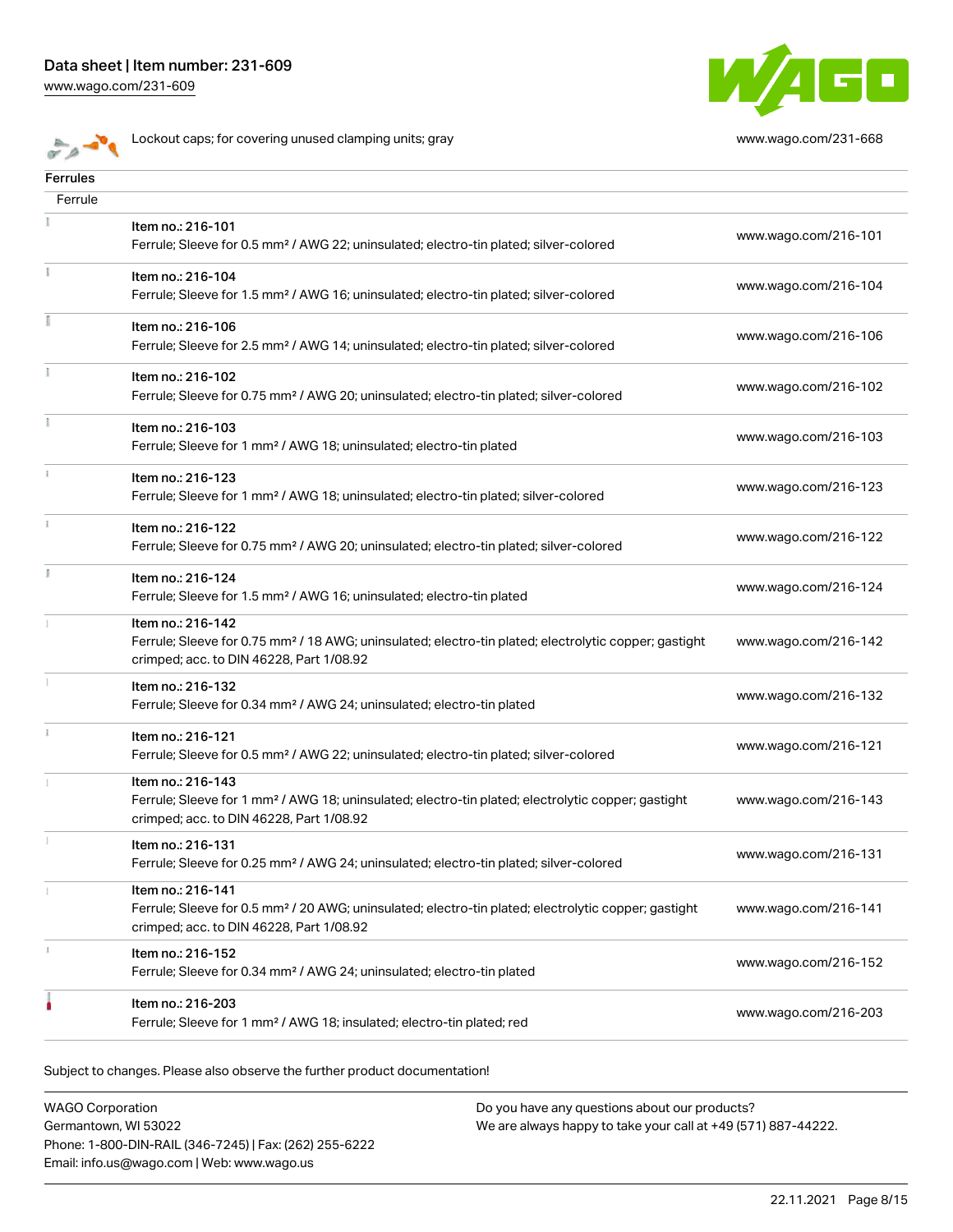[www.wago.com/231-609](http://www.wago.com/231-609)



|   | Item no.: 216-202<br>Ferrule; Sleeve for 0.75 mm <sup>2</sup> / 18 AWG; insulated; electro-tin plated; gray                                                                                             | www.wago.com/216-202 |
|---|---------------------------------------------------------------------------------------------------------------------------------------------------------------------------------------------------------|----------------------|
|   | Item no.: 216-151<br>Ferrule; Sleeve for 0.25 mm <sup>2</sup> / AWG 24; uninsulated; electro-tin plated                                                                                                 | www.wago.com/216-151 |
| Â | Item no.: 216-204<br>Ferrule; Sleeve for 1.5 mm <sup>2</sup> / AWG 16; insulated; electro-tin plated; black                                                                                             | www.wago.com/216-204 |
|   | Item no.: 216-144<br>Ferrule; Sleeve for 1.5 mm <sup>2</sup> / AWG 16; uninsulated; electro-tin plated; electrolytic copper; gastight<br>crimped; acc. to DIN 46228, Part 1/08.92; silver-colored       | www.wago.com/216-144 |
|   | Item no.: 216-201<br>Ferrule; Sleeve for 0.5 mm <sup>2</sup> / 20 AWG; insulated; electro-tin plated; white                                                                                             | www.wago.com/216-201 |
|   | Item no.: 216-223<br>Ferrule; Sleeve for 1 mm <sup>2</sup> / AWG 18; insulated; electro-tin plated; red                                                                                                 | www.wago.com/216-223 |
|   | Item no.: 216-241<br>Ferrule; Sleeve for 0.5 mm <sup>2</sup> / 20 AWG; insulated; electro-tin plated; electrolytic copper; gastight<br>crimped; acc. to DIN 46228, Part 4/09.90; white                  | www.wago.com/216-241 |
|   | Item no.: 216-242<br>Ferrule; Sleeve for 0.75 mm <sup>2</sup> / 18 AWG; insulated; electro-tin plated; electrolytic copper; gastight<br>crimped; acc. to DIN 46228, Part 4/09.90; gray                  | www.wago.com/216-242 |
|   | Item no.: 216-222<br>Ferrule; Sleeve for 0.75 mm <sup>2</sup> / 18 AWG; insulated; electro-tin plated; gray                                                                                             | www.wago.com/216-222 |
|   | Item no.: 216-221<br>Ferrule; Sleeve for 0.5 mm <sup>2</sup> / 20 AWG; insulated; electro-tin plated; white                                                                                             | www.wago.com/216-221 |
| 1 | Item no.: 216-224<br>Ferrule; Sleeve for 1.5 mm <sup>2</sup> / AWG 16; insulated; electro-tin plated; black                                                                                             | www.wago.com/216-224 |
|   | Item no.: 216-243<br>Ferrule; Sleeve for 1 mm <sup>2</sup> / AWG 18; insulated; electro-tin plated; electrolytic copper; gastight crimped; www.wago.com/216-243<br>acc. to DIN 46228, Part 4/09.90; red |                      |
| Â | Item no.: 216-244<br>Ferrule; Sleeve for 1.5 mm <sup>2</sup> / AWG 16; insulated; electro-tin plated; electrolytic copper; gastight<br>crimped; acc. to DIN 46228, Part 4/09.90; black                  | www.wago.com/216-244 |
|   | Item no.: 216-263<br>Ferrule; Sleeve for 1 mm <sup>2</sup> / AWG 18; insulated; electro-tin plated; electrolytic copper; gastight crimped; www.wago.com/216-263<br>acc. to DIN 46228, Part 4/09.90; red |                      |
| À | Item no.: 216-264<br>Ferrule; Sleeve for 1.5 mm <sup>2</sup> / AWG 16; insulated; electro-tin plated; electrolytic copper; gastight<br>crimped; acc. to DIN 46228, Part 4/09.90; black                  | www.wago.com/216-264 |
| 1 | Item no.: 216-284<br>Ferrule; Sleeve for 1.5 mm <sup>2</sup> / AWG 16; insulated; electro-tin plated; electrolytic copper; gastight<br>crimped; acc. to DIN 46228, Part 4/09.90; black                  | www.wago.com/216-284 |
|   | Item no.: 216-262<br>Ferrule; Sleeve for 0.75 mm <sup>2</sup> / 18 AWG; insulated; electro-tin plated; electrolytic copper; gastight<br>crimped; acc. to DIN 46228, Part 4/09.90; gray                  | www.wago.com/216-262 |

WAGO Corporation Germantown, WI 53022 Phone: 1-800-DIN-RAIL (346-7245) | Fax: (262) 255-6222 Email: info.us@wago.com | Web: www.wago.us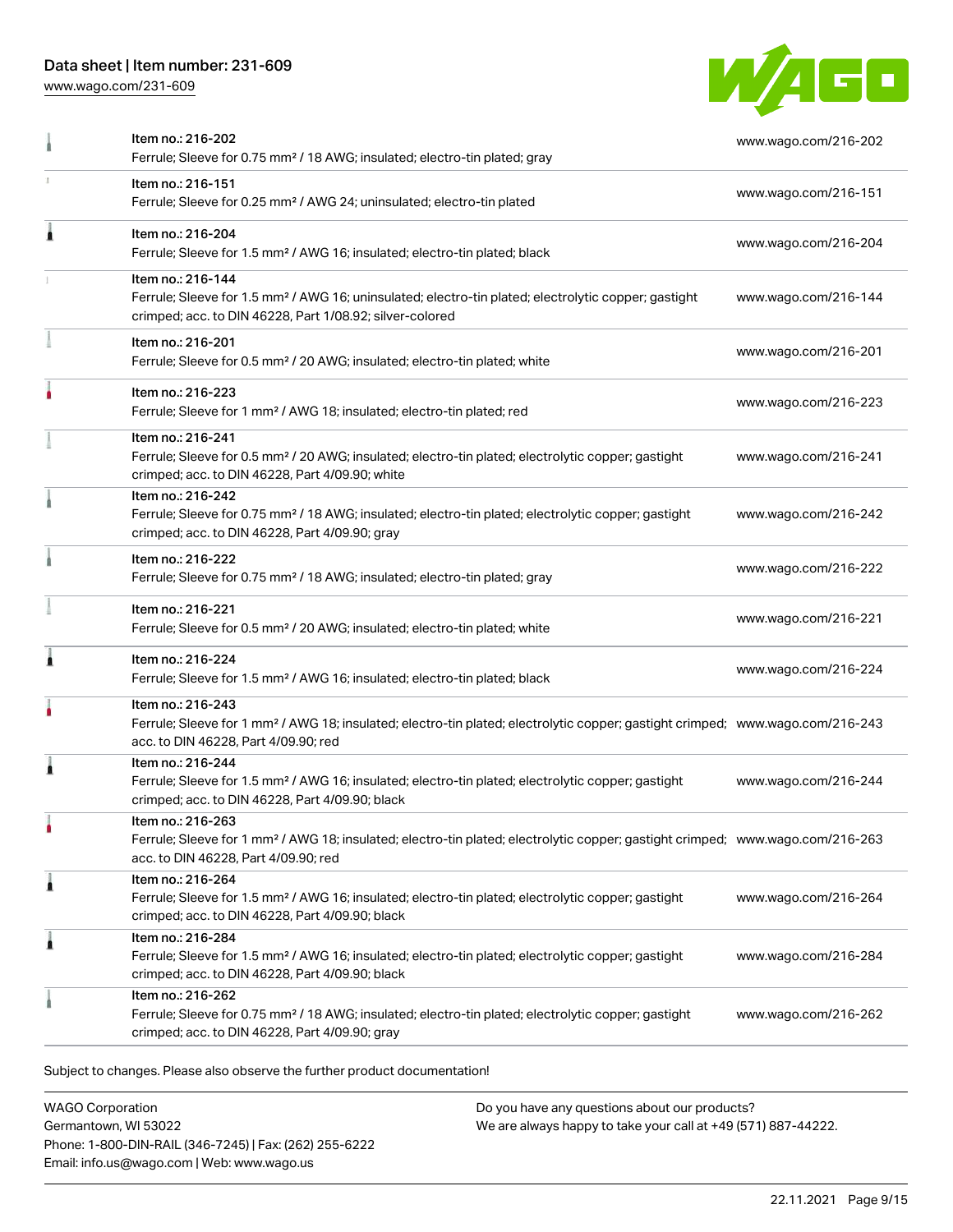[www.wago.com/231-609](http://www.wago.com/231-609)



|                | Item no.: 216-301<br>Ferrule; Sleeve for 0.25 mm <sup>2</sup> / AWG 24; insulated; electro-tin plated; yellow          | www.wago.com/216-301 |
|----------------|------------------------------------------------------------------------------------------------------------------------|----------------------|
|                | Item no.: 216-321<br>Ferrule; Sleeve for 0.25 mm <sup>2</sup> / AWG 24; insulated; electro-tin plated; yellow          | www.wago.com/216-321 |
|                | Item no.: 216-322<br>Ferrule; Sleeve for 0.34 mm <sup>2</sup> / 22 AWG; insulated; electro-tin plated; green           | www.wago.com/216-322 |
|                | Item no.: 216-302<br>Ferrule; Sleeve for 0.34 mm <sup>2</sup> / 22 AWG; insulated; electro-tin plated; light turquoise | www.wago.com/216-302 |
| Tools          |                                                                                                                        |                      |
| Operating tool |                                                                                                                        |                      |
|                | Item no.: 209-130<br>Operating tool; suitable for 264, 280 and 281 Series; 1-way; of insulating material; white        | www.wago.com/209-130 |
|                | Item no.: 209-132<br>Operating tool; for connecting comb-style jumper bar; 2-way; of insulating material               | www.wago.com/209-132 |
|                | Item no.: 231-159<br>Operating tool; natural                                                                           | www.wago.com/231-159 |
|                | Item no.: 210-250<br>Operating tool; for MCS MINI & MIDI with CAGE CLAMP® connection; red                              | www.wago.com/210-250 |
|                | Item no.: 231-231<br>Combination operating tool; red                                                                   | www.wago.com/231-231 |
|                | Item no.: 210-657<br>Operating tool; Blade: 3.5 x 0.5 mm; with a partially insulated shaft; short; multicoloured       | www.wago.com/210-657 |
|                | Item no.: 210-720<br>Operating tool; Blade: 3.5 x 0.5 mm; with a partially insulated shaft; multicoloured              | www.wago.com/210-720 |
|                | Item no.: 231-131<br>Operating tool; made of insulating material; 1-way; loose; white                                  | www.wago.com/231-131 |
|                | Item no.: 231-291<br>Operating tool; made of insulating material; 1-way; loose; red                                    | www.wago.com/231-291 |
|                | Item no.: 280-432<br>Operating tool; made of insulating material; 2-way; white                                         | www.wago.com/280-432 |
|                | Item no.: 280-434<br>Operating tool; made of insulating material; 4-way                                                | www.wago.com/280-434 |
|                | Item no.: 280-437<br>Operating tool; made of insulating material; 7-way                                                | www.wago.com/280-437 |
|                |                                                                                                                        |                      |

| <b>WAGO Corporation</b>                                | Do you have any questions about our products?                 |
|--------------------------------------------------------|---------------------------------------------------------------|
| Germantown, WI 53022                                   | We are always happy to take your call at +49 (571) 887-44222. |
| Phone: 1-800-DIN-RAIL (346-7245)   Fax: (262) 255-6222 |                                                               |
| Email: info.us@wago.com   Web: www.wago.us             |                                                               |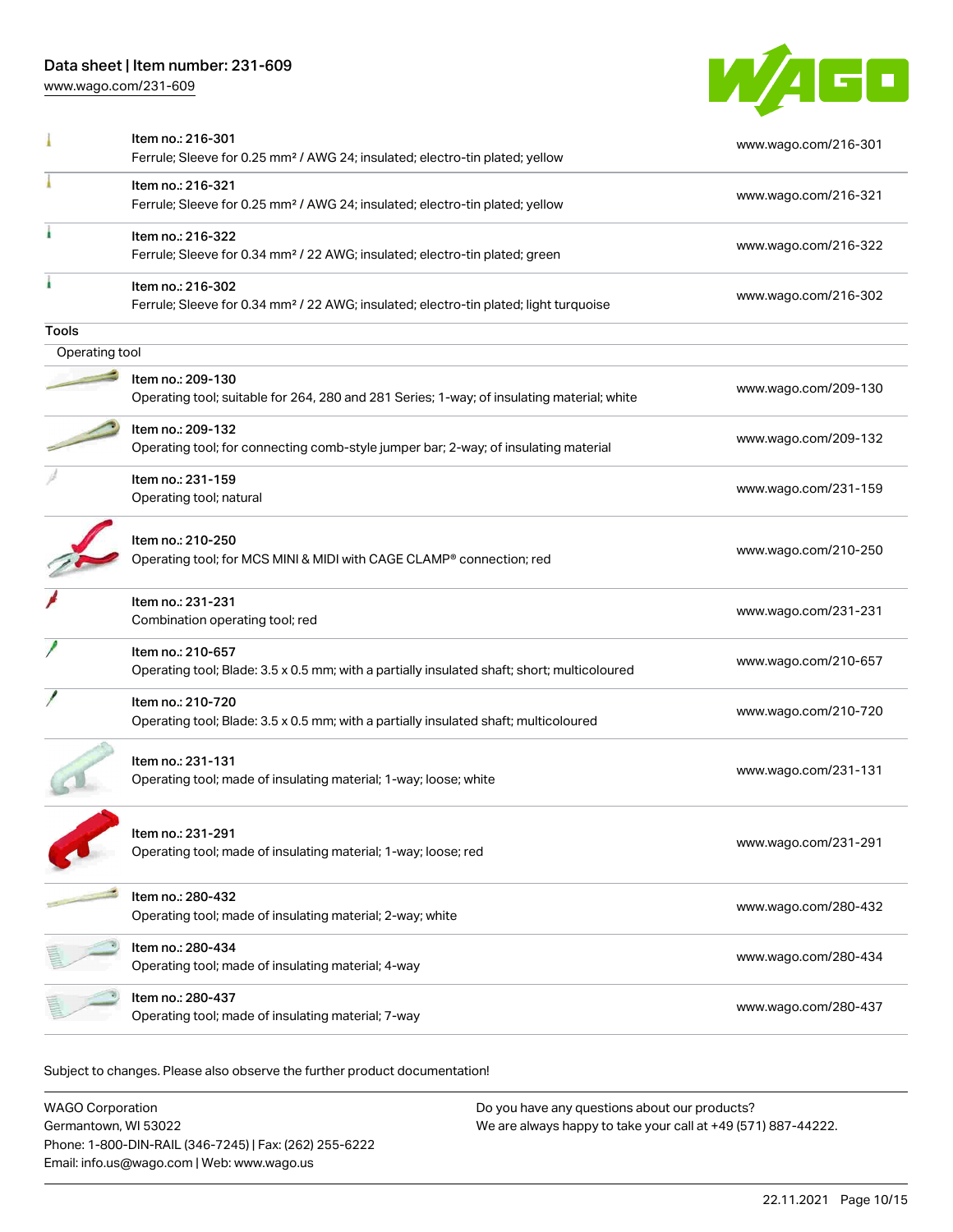Phone: 1-800-DIN-RAIL (346-7245) | Fax: (262) 255-6222

Email: info.us@wago.com | Web: www.wago.us

[www.wago.com/231-609](http://www.wago.com/231-609)

|                                                 | Item no.: 280-440<br>Operating tool; made of insulating material; 10-way                                                                                                                        |                                                                                                                | www.wago.com/280-440             |  |
|-------------------------------------------------|-------------------------------------------------------------------------------------------------------------------------------------------------------------------------------------------------|----------------------------------------------------------------------------------------------------------------|----------------------------------|--|
|                                                 |                                                                                                                                                                                                 |                                                                                                                |                                  |  |
|                                                 | Item no.: 280-435<br>Operating tool; made of insulating material; 5-way; gray                                                                                                                   |                                                                                                                | www.wago.com/280-435             |  |
|                                                 | Item no.: 280-436<br>Operating tool; made of insulating material; 6-way                                                                                                                         |                                                                                                                | www.wago.com/280-436             |  |
|                                                 | ltem no.: 280-438<br>Operating tool; made of insulating material; 8-way                                                                                                                         |                                                                                                                | www.wago.com/280-438             |  |
|                                                 | Item no.: 280-433<br>Operating tool; made of insulating material; 3-way                                                                                                                         |                                                                                                                | www.wago.com/280-433             |  |
| Coding                                          |                                                                                                                                                                                                 |                                                                                                                |                                  |  |
| Coding                                          |                                                                                                                                                                                                 |                                                                                                                |                                  |  |
|                                                 | Item no.: 231-129<br>Coding key; snap-on type; light gray                                                                                                                                       |                                                                                                                | www.wago.com/231-129             |  |
| Strain relief                                   |                                                                                                                                                                                                 |                                                                                                                |                                  |  |
| Strain relief housing                           |                                                                                                                                                                                                 |                                                                                                                |                                  |  |
|                                                 | Item no.: 232-609<br>Strain relief housing; gray                                                                                                                                                |                                                                                                                | www.wago.com/232-609             |  |
| Marking accessories                             |                                                                                                                                                                                                 |                                                                                                                |                                  |  |
| Marking strip                                   |                                                                                                                                                                                                 |                                                                                                                |                                  |  |
|                                                 | Item no.: 210-331/500-103<br>Marking strips; as a DIN A4 sheet; MARKED; 1-12 (300x); Height of marker strip: 2.3 mm/0.091 in; Strip<br>length 182 mm; Horizontal marking; Self-adhesive; white  |                                                                                                                | www.wago.com/210-331<br>/500-103 |  |
|                                                 | Item no.: 210-331/500-104<br>Marking strips; as a DIN A4 sheet; MARKED; 13-24 (300x); Height of marker strip: 2.3 mm/0.091 in; Strip<br>length 182 mm; Horizontal marking; Self-adhesive; white |                                                                                                                | www.wago.com/210-331<br>/500-104 |  |
|                                                 | Item no.: 210-332/500-202<br>Marking strips; as a DIN A4 sheet; MARKED; 1-16 (160x); Height of marker strip: 3 mm; Strip length 182<br>mm; Horizontal marking; Self-adhesive; white             |                                                                                                                | www.wago.com/210-332<br>/500-202 |  |
|                                                 | Item no.: 210-332/500-206<br>Marking strips; as a DIN A4 sheet; MARKED; 33-48 (160x); Height of marker strip: 3 mm; Strip length<br>182 mm; Horizontal marking; Self-adhesive; white            |                                                                                                                | www.wago.com/210-332<br>/500-206 |  |
|                                                 | Item no.: 210-332/500-205<br>Marking strips; as a DIN A4 sheet; MARKED; 1-32 (80x); Height of marker strip: 3 mm; Strip length 182<br>mm; Horizontal marking; Self-adhesive; white              |                                                                                                                | www.wago.com/210-332<br>/500-205 |  |
|                                                 | Item no.: 210-332/500-204<br>Marking strips; as a DIN A4 sheet; MARKED; 17-32 (160x); Height of marker strip: 3 mm; Strip length<br>182 mm; Horizontal marking; Self-adhesive; white            |                                                                                                                | www.wago.com/210-332<br>/500-204 |  |
|                                                 | Subject to changes. Please also observe the further product documentation!                                                                                                                      |                                                                                                                |                                  |  |
| <b>WAGO Corporation</b><br>Germantown, WI 53022 |                                                                                                                                                                                                 | Do you have any questions about our products?<br>We are always happy to take your call at +49 (571) 887-44222. |                                  |  |

WAGO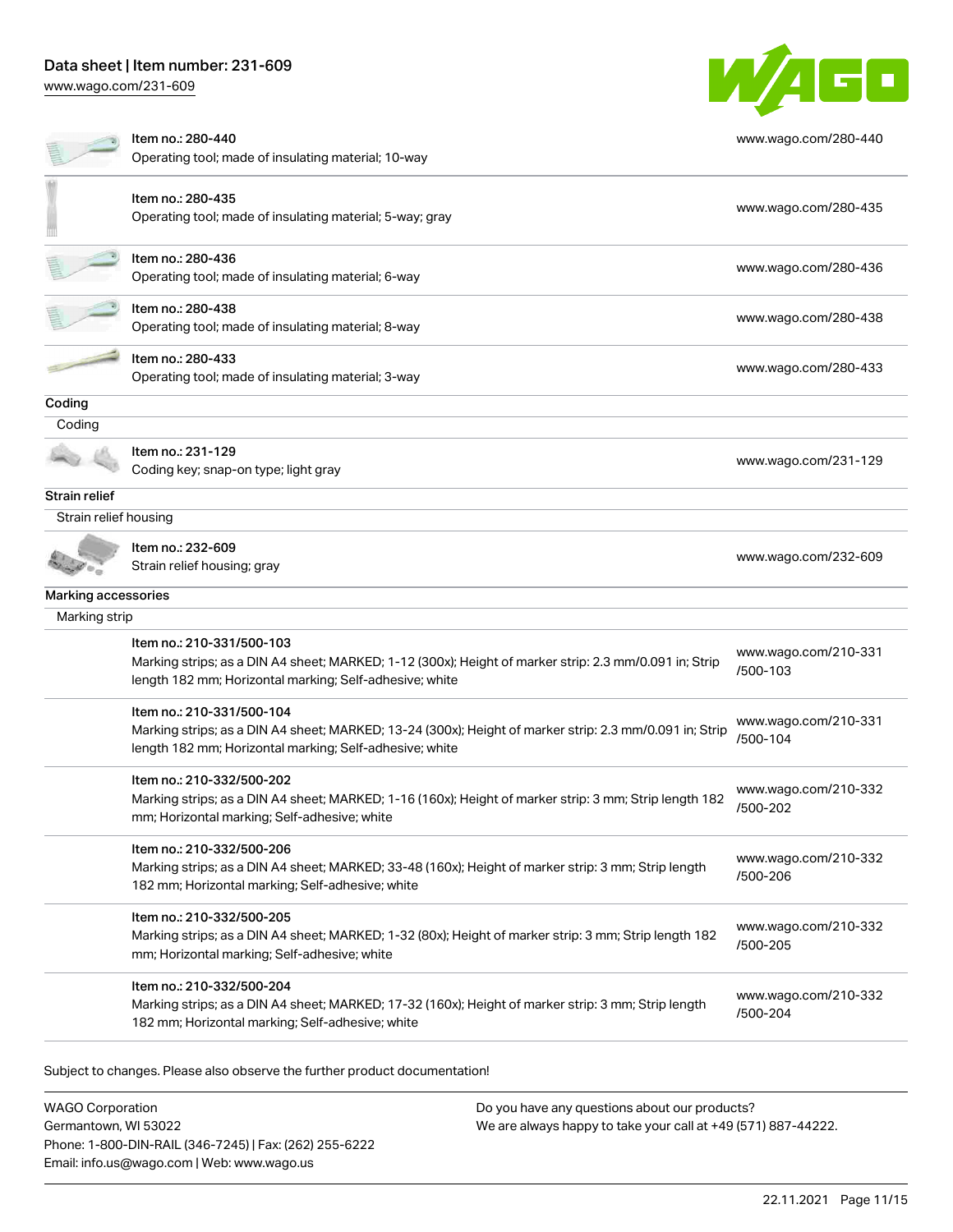[www.wago.com/231-609](http://www.wago.com/231-609)



#### Jumpers

| Jumper                                                  |                                                                                                 |            |                      |                      |
|---------------------------------------------------------|-------------------------------------------------------------------------------------------------|------------|----------------------|----------------------|
|                                                         | Item no.: 231-905<br>Jumper; for conductor entry; 5-way; insulated; gray                        |            |                      | www.wago.com/231-905 |
|                                                         | Item no.: 231-903<br>Jumper; for conductor entry; 3-way; insulated; gray                        |            |                      | www.wago.com/231-903 |
|                                                         | Item no.: 231-907<br>Jumper; for conductor entry; 7-way; insulated; gray                        |            |                      | www.wago.com/231-907 |
|                                                         | Item no.: 231-910<br>Jumper; for conductor entry; 10-way; insulated; gray                       |            |                      | www.wago.com/231-910 |
|                                                         | Item no.: 231-902<br>Jumper; for conductor entry; 2-way; insulated; gray                        |            |                      | www.wago.com/231-902 |
| Insulations stops                                       |                                                                                                 |            |                      |                      |
| Insulation stop                                         |                                                                                                 |            |                      |                      |
|                                                         | Item no.: 231-672<br>Insulation stop; 0.75 - 1 mm <sup>2</sup> ; dark gray                      |            |                      | www.wago.com/231-672 |
| <b>CALLER</b>                                           | Item no.: 231-670<br>Insulation stop; 0.08-0.2 mm <sup>2</sup> / 0.2 mm <sup>2</sup> "s"; white |            | www.wago.com/231-670 |                      |
| EXCE                                                    | Item no.: 231-671<br>Insulation stop; 0.25 - 0.5 mm <sup>2</sup> ; light gray                   |            | www.wago.com/231-671 |                      |
| <b>Downloads</b><br>Documentation                       |                                                                                                 |            |                      |                      |
| <b>Additional Information</b><br>Technical explanations |                                                                                                 | 2019 Apr 3 | pdf<br>2.0 MB        | Download             |
| <b>CAD files</b>                                        |                                                                                                 |            |                      |                      |
| CAD data                                                |                                                                                                 |            |                      |                      |
| 2D/3D Models 231-609                                    |                                                                                                 |            | URL                  | Download             |
| <b>CAE</b> data                                         |                                                                                                 |            |                      |                      |

Subject to changes. Please also observe the further product documentation!

WAGO Corporation Germantown, WI 53022 Phone: 1-800-DIN-RAIL (346-7245) | Fax: (262) 255-6222 Email: info.us@wago.com | Web: www.wago.us Do you have any questions about our products? We are always happy to take your call at +49 (571) 887-44222.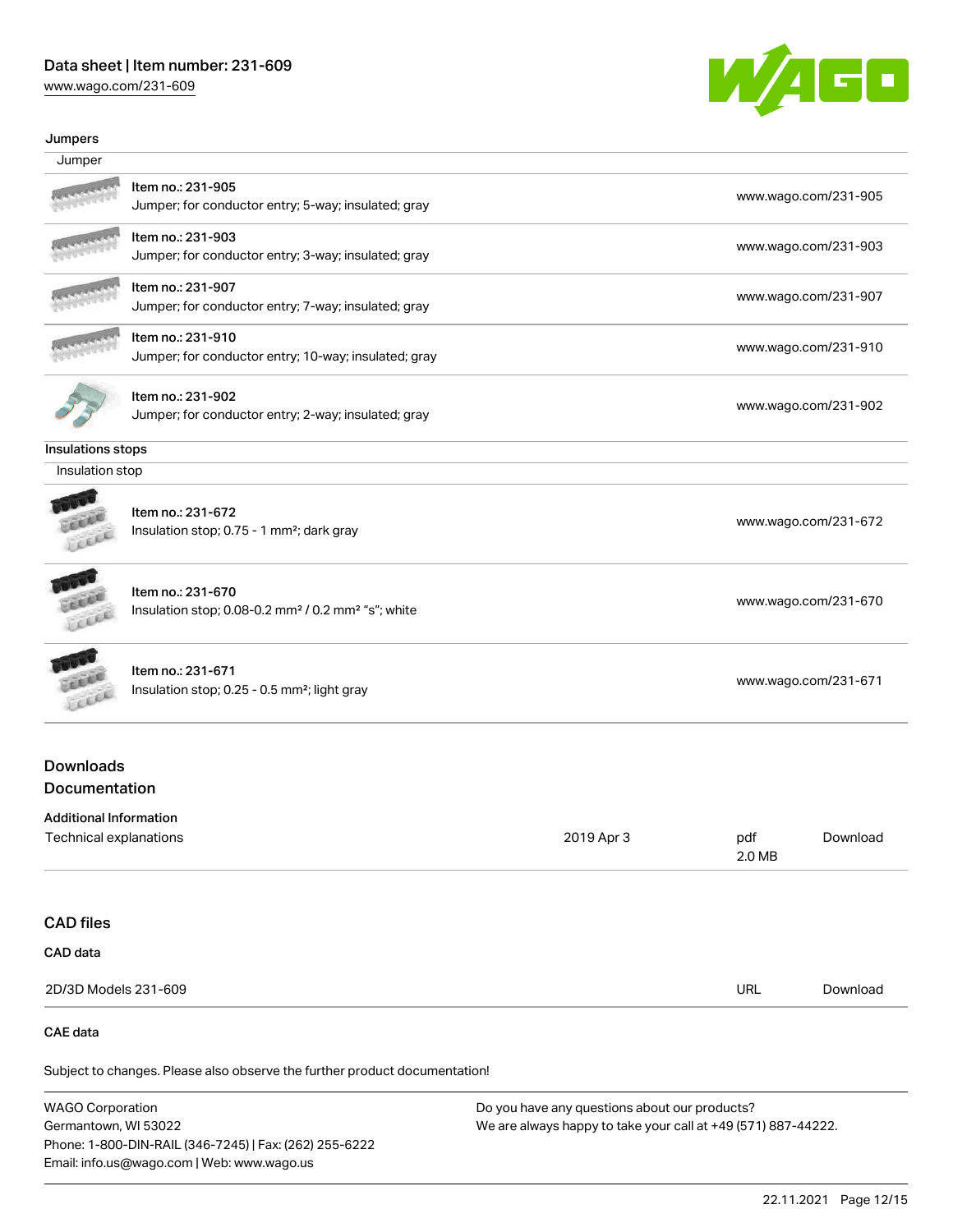

| ZUKEN Portal 231-609                                                                                                                   | <b>URL</b> | Download |
|----------------------------------------------------------------------------------------------------------------------------------------|------------|----------|
| EPLAN Data Portal 231-609                                                                                                              | URL        | Download |
|                                                                                                                                        |            |          |
| <b>Environmental Product Compliance</b>                                                                                                |            |          |
| <b>Compliance Search</b>                                                                                                               |            |          |
| Environmental Product Compliance 231-609                                                                                               | <b>URL</b> | Download |
| 1-conductor male connector; CAGE CLAMP <sup>®</sup> ; 2.5 mm <sup>2</sup> ; Pin spacing 5 mm; 9-pole;<br>$2,50$ mm <sup>2</sup> ; gray |            |          |

#### Installation Notes



Inserting a conductor via 3.5 mm screwdriver – CAGE CLAMP® actuation parallel to conductor entry.



Inserting a conductor via 3.5 mm screwdriver – CAGE CLAMP® actuation perpendicular to conductor entry.



Inserting a conductor into CAGE CLAMP® unit via operating lever (231-291).



Inserting a conductor via operating tool.

#### Coding

Subject to changes. Please also observe the further product documentation!

WAGO Corporation Germantown, WI 53022 Phone: 1-800-DIN-RAIL (346-7245) | Fax: (262) 255-6222 Email: info.us@wago.com | Web: www.wago.us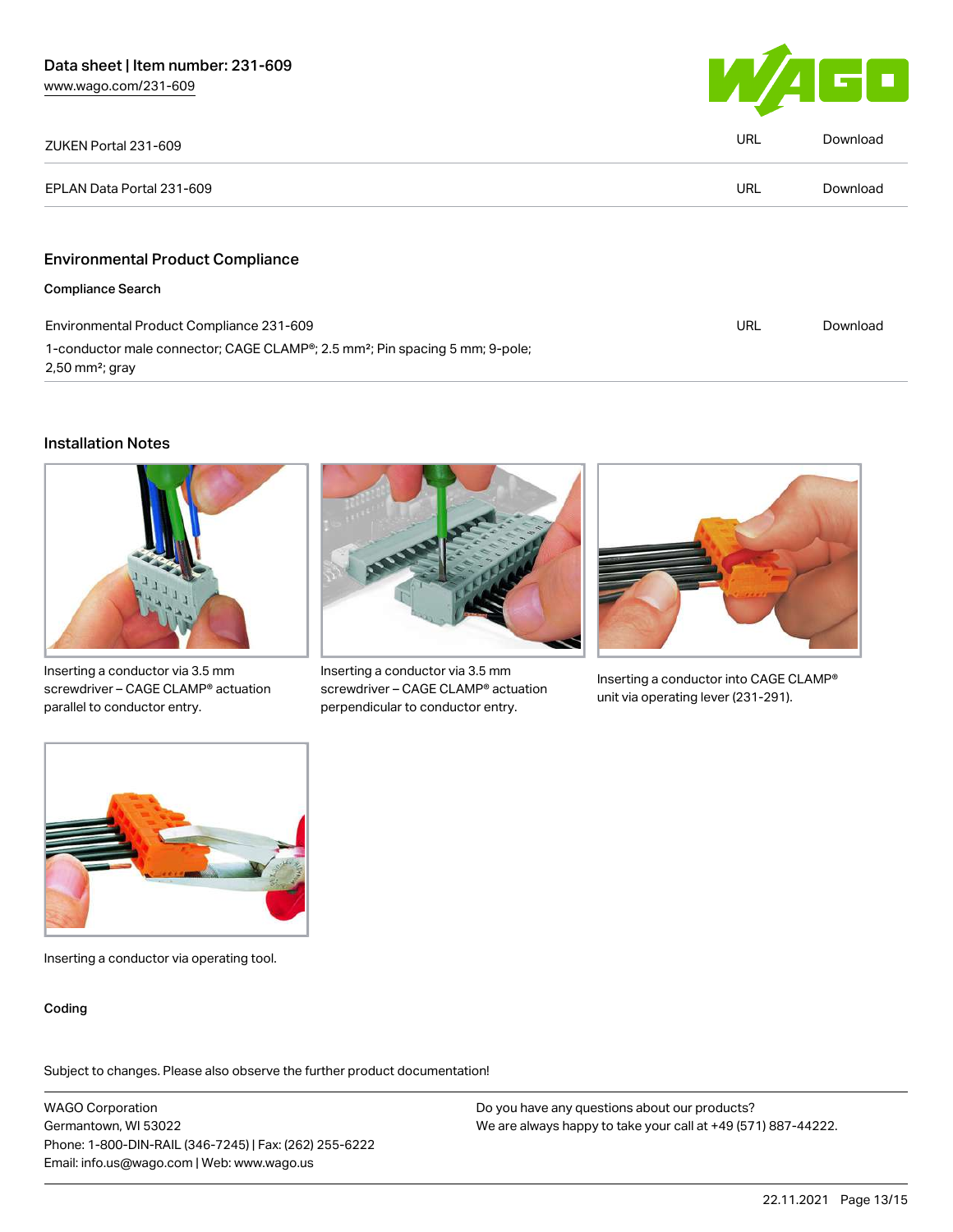## Data sheet | Item number: 231-609 [www.wago.com/231-609](http://www.wago.com/231-609)





Coding a male header – fitting coding key(s).



Testing – female connector with CAGE CLAMP®

Integrated test ports for testing perpendicular to conductor entry via 2 or 2.3 mm Ø test plug

#### Installation



Male connector with strain relief plate



Strain relief housing shown with a male connector equipped with CAGE CLAMP®

#### Marking

Subject to changes. Please also observe the further product documentation!

WAGO Corporation Germantown, WI 53022 Phone: 1-800-DIN-RAIL (346-7245) | Fax: (262) 255-6222 Email: info.us@wago.com | Web: www.wago.us